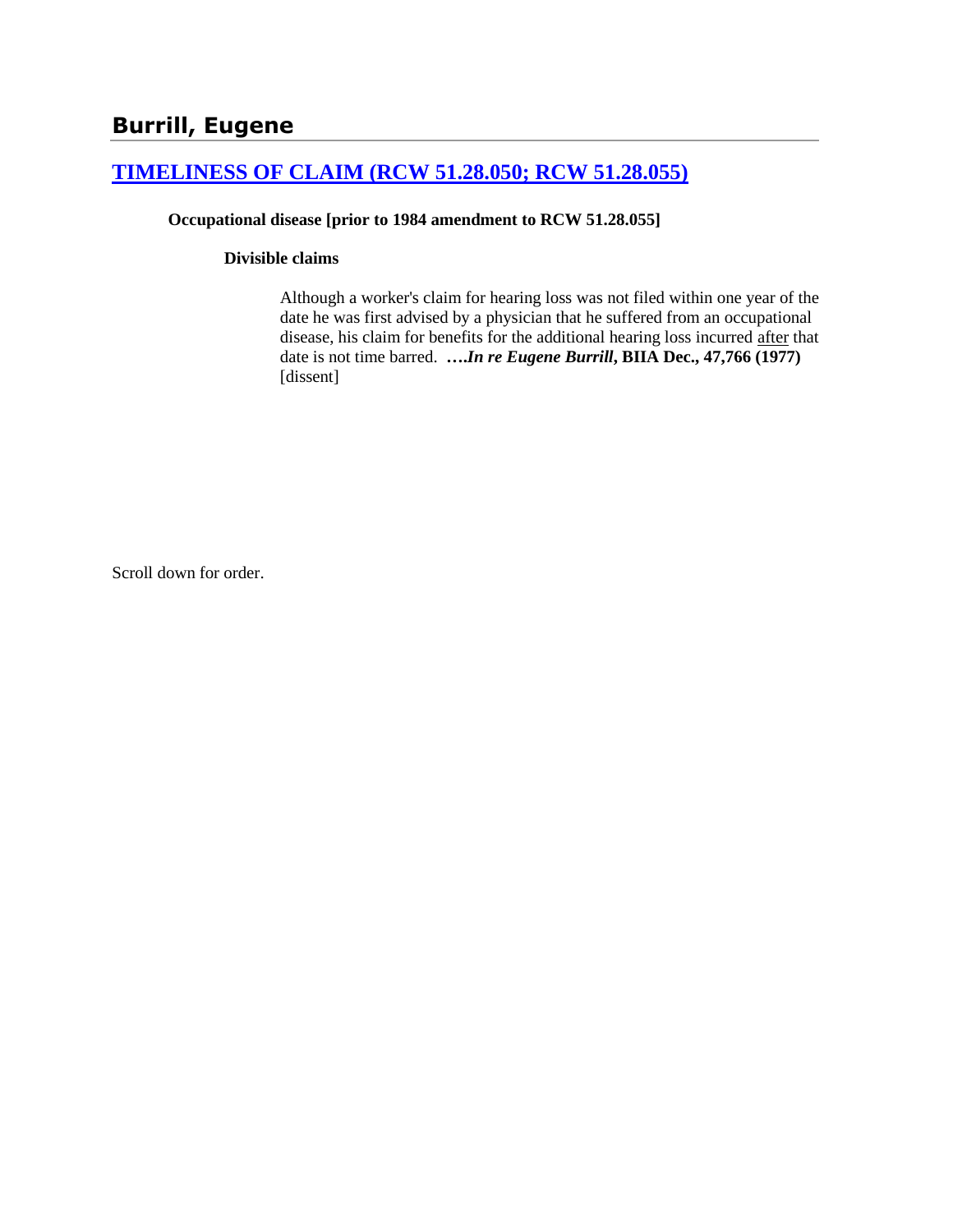## **BEFORE THE BOARD OF INDUSTRIAL INSURANCE APPEALS STATE OF WASHINGTON**

**)**

**IN RE: EUGENE E. BURRILL ) DOCKET NO. 47,766**

**CLAIM NO. G-730212 ) DECISION AND ORDER**

APPEARANCES:

Claimant, Eugene E. Burrill, by Larry Meyers

Employer, PACCAR, Inc., Wanda Mayo

Department of Labor and Industries, by The Attorney General, per Robert L. DiJulio, Assistant

This is an appeal filed by the claimant on February 25, 1976, from an order of the Department of Labor and Industries dated January 14, 1976, which rejected the claim for the reason that no claim was filed within on year from the date on which the claimant was informed that he had developed an occupational disease. **REVERSED AND REMANDED**.

# **DECISION**

Pursuant to RCW 51.52.104 and RCW 51.52.106, this matter is before the Board for review and decision on a timely Petition for Review filed by the claimant to a Proposed Decision and Order issued by a hearing examiner for this Board on June 3, 1977, in which the order of the Department dated January 14, 1976 was reversed, and the claim remanded to the Department with direction to allow the claim for an occupational hearing loss occurring between August 1, 1958, and January 14, 1976, and to pay the claimant with a permanent partial disability award of 13% combined loss of hearing in both ears for said loss, and thereupon close the claim.

The Board has reviewed the evidentiary rulings of the hearing examiner and finds that no prejudicial error was committed and said rulings are hereby affirmed.

The issue presented by this appeal and the evidence presented by the parties are adequately set forth in our hearing examiner's Proposed Decision and Order.

The hearing examiner has determined that the claimant is entitled to compensation for the loss of hearing which has occurred subsequent to August 1, 1958. The provisions of RCW 51.28.055 (not RCW 51.28.050 as erroneously stated in the Proposed Decision and Order) require that a claim for an occupational disease must be filed within one year following the date the workman had notice from a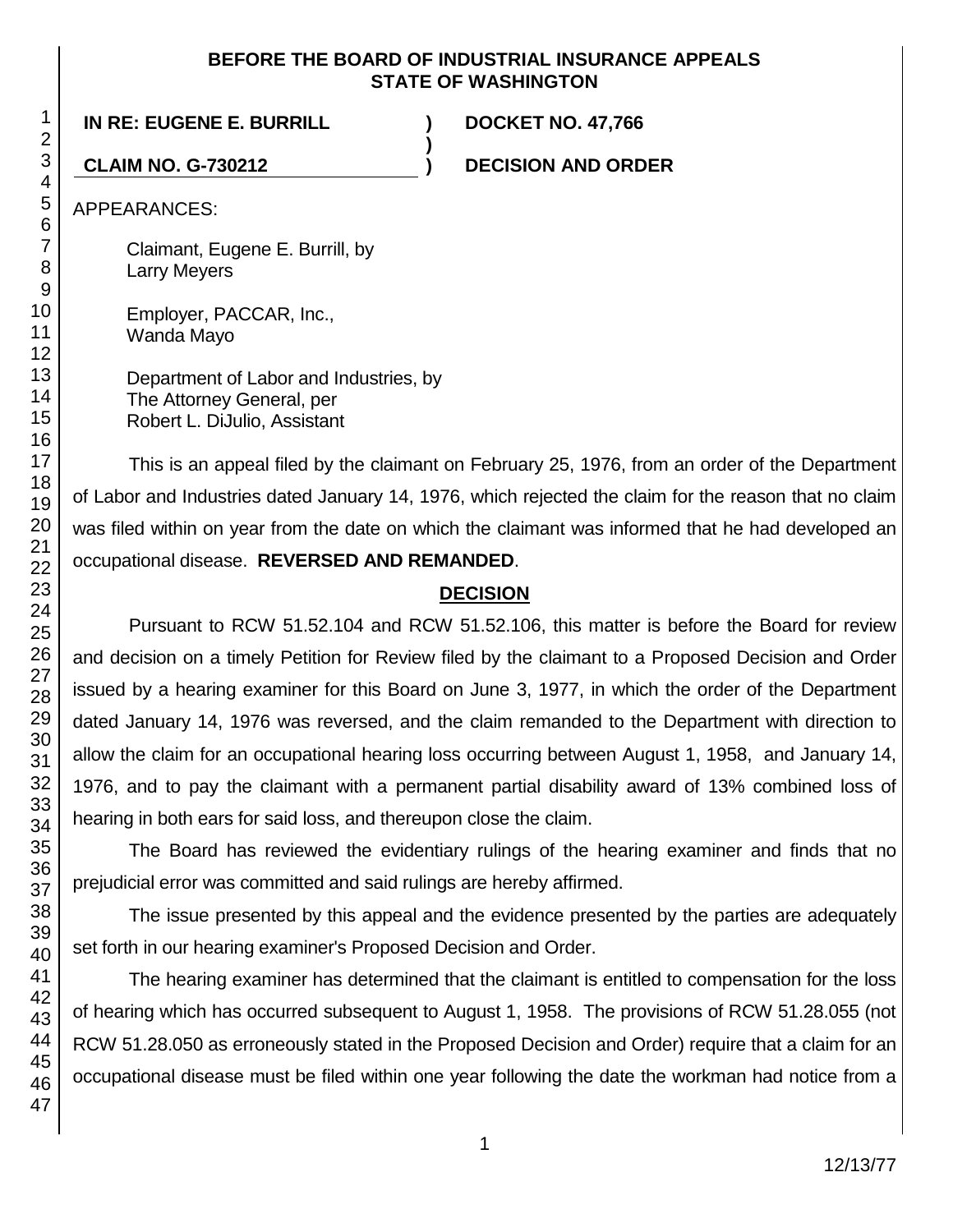physician of the existence of his occupational disease. In the case of Nygaard v. Department of Labor and Industries, 58 Wn.2d 659 (1958), the Supreme Court quoted from Williams v. Department of Labor and Industries, 45 Wn.2d 574 (1954):

> "No cause of action, of course, can accrue for an occupational disease before it reaches a state of development for which it is compensable at least in some degree.

> Even when such a cause of action exists, the statute delays the running of the statute of limitations until the workman is given notice by a doctor that his disabling disease is occupational in its nature and causation."

On August 1, 1958, the claimant was informed by a physician, Dr. Archie Powell, that he had a noiseinduced hearing loss related to his employment; and said hearing disability at that time was equal to a combined hearing loss in both ears of 69%. However, no claim was filed for that disability within one year from the date he was so informed. In April of 1975, the claimant was informed by a physician that further hearing loss had been sustained. Within one year of being so informed, the claimant filed a claim, and we, like our hearing examiner, are of the opinion that the claimant did timely file a claim for the additional hearing loss sustained since August 1, 1958, which additional loss, according to Dr. Powell, amounted to 13% combined loss of hearing in both ears. He should be compensated for this additional disability.

After consideration of the Proposed Decision and Order and the Petition for Review filed thereto, and a careful review of the entire record before us, we are persuaded that the Proposed Decision and Order is supported by the preponderance of the evidence and is correct as a matter of law.

The hearing examiner's proposed findings, conclusions and order are hereby adopted as this Board's findings, conclusions and order and are incorporated herein by this reference, with the correction of the date "August 1, 1968" to "August 1, 1958" in Conclusions Nos. 2 and 6.

It is so ORDERED.

Dated this 13th day of December, 1977.

| BOARD OF INDUSTRIAL INSURANCE APPEALS |  |
|---------------------------------------|--|
|---------------------------------------|--|

| /s/             |          |
|-----------------|----------|
| PHILLIP T. BORK | Chairman |
|                 |          |
| 's              |          |

WILLIAM C. JACOBS Member